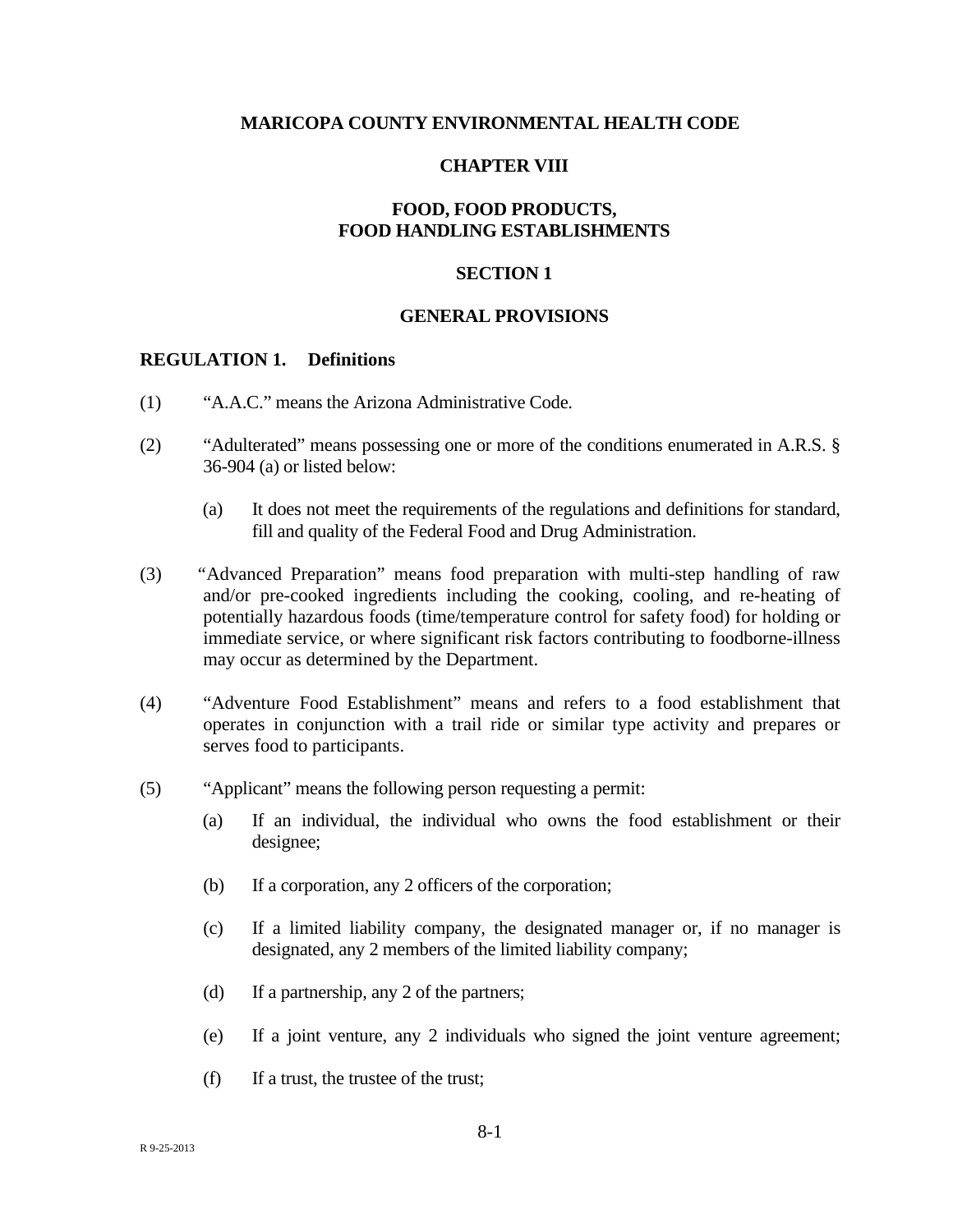- $(g)$  If a religious or nonprofit organization, the individual in the senior leadership position within the organization;
- (h) If a school district, the superintendent of the district;
- (i) If an agency, the individual in the senior leadership position within the agency; or
- (j) If a county, municipality or other political subdivision of the state, the individual in the senior leadership position within the county, municipality, or political subdivision.
- (6) "Approved" means acceptable to the Department or to the food regulatory agency that has jurisdiction based on a determination of conformity with principles, practices and generally recognized standards that protect public health.
- (7) "A.R.S." means the Arizona Revised Statute.
- (8) "Bakery" means any place in which is carried on the process of mixing, compounding, cooking, baking, or manufacturing any bakery product. A bakery is a food establishment that exclusively prepares bakery items for immediate service on the premises, directly to a consumer and/or for resale or redistribution by a retail food establishment.
- (9) "Bakery Product" means any bread, biscuits, pretzels, crackers, buns, rolls, macaroni or any similar pastes, pastries, cakes, doughnuts, pies or other food products of which flour or meal is the principal ingredient. Bakery products shall include the materials from which the above are manufactured, but shall not include packaged mixes.
- (10) "Bare Hand Contact Exemption" is an exemption that is granted by the Department to an establishment that demonstrates a reduced health risk to hand contact.
- (11) "Bottled Water & Beverage Plant" means a food establishment in which is carried on the process of bottling, canning or packaging any beverage for human consumption.
- (12) "Boarding Home" means a transient dwelling establishment that also operates a food establishment where food is provided to patrons along with resident accommodations:
	- (a) Class 2 operations with only limited preparation of menu items.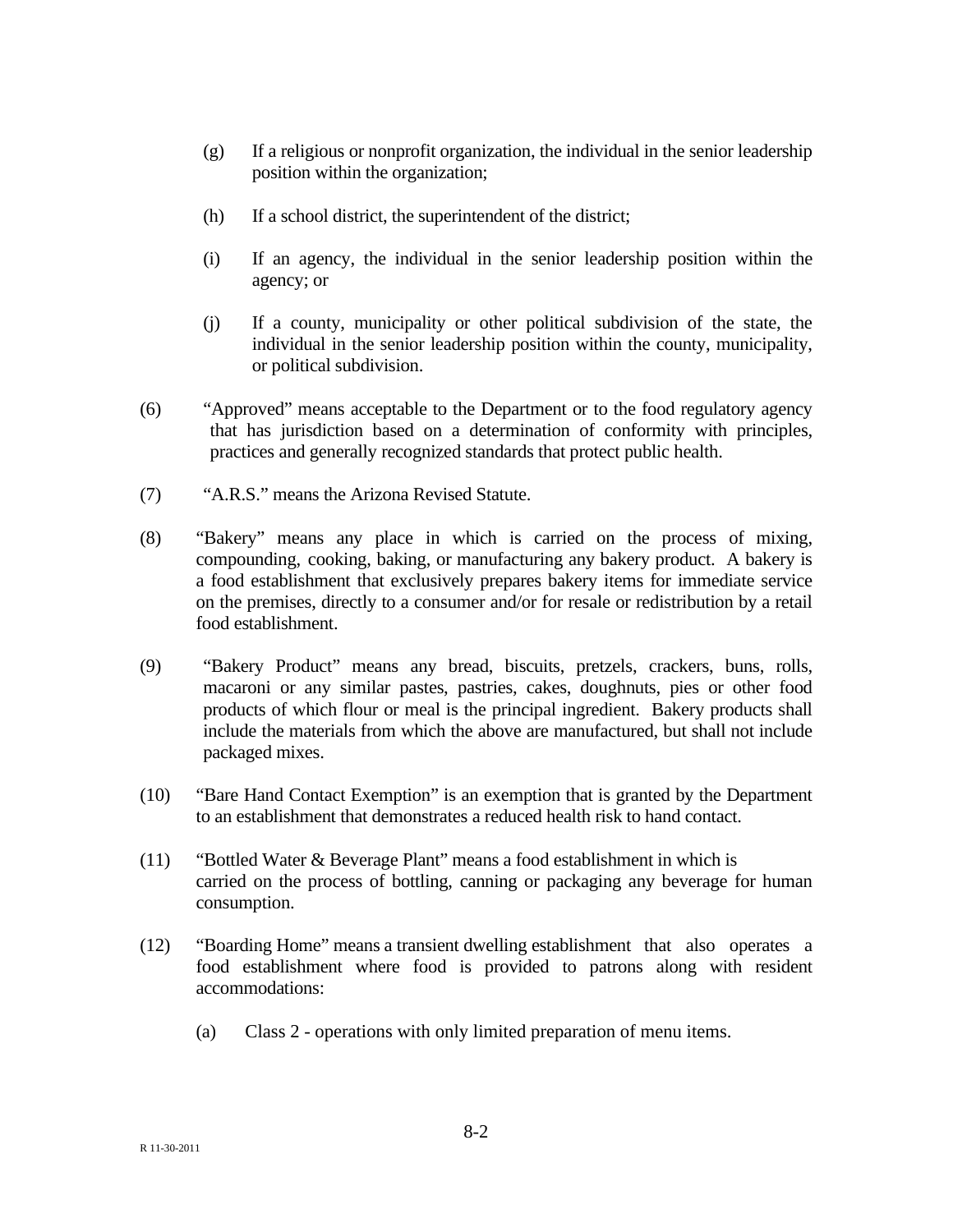- (b) Class 5 operations with advanced preparation or where the consumers specifically include populations highly susceptible to foodborne illness.
- (13) "Bottle" means and includes any container used for the finished product regulated by this code.
- (14) "Bottled Drinking Water" means water that is sealed in bottles, packages, or other containers and offered for sale for human consumption, including bottled mineral water and is in compliance with A.A.C. Title 9, Chapter VIII, Sections 201 through 209, excluding Sections 202 and 208, Paragraphs a & b.
- (15) "Class" means a permit subtype. A permit subtype class is based on the food main menu items, the degree of food preparation activities or the amount of pre-packaged food. There are five classes, one (1) through five (5).
- (16) "Code of Federal Regulations (CFR)" means the compilation of the general and permanent rules published in the Federal Register by the executive Departments and agencies of the Federal Government which:
	- (a) Is published annually by the U.S. Government printing office; and
	- (b) Contains FDA rules in 21 CFR, USDA rules in 7 CFR and 9 CFR, EPA rules in 40 CFR, and wildlife and fisheries rules in 50 CFR, as amended at the time of their application.
- (17) "Commissary" means a food establishment that acts as a base of operation for a mobile food establishment, food vending establishment or an adventure food establishment.
	- (a) Class 2 provides only pre-packaged food items.
	- (b) Class 4 provides pre-packaged food items and facilities for food preparation.
- (18) "Competition Food Event" means any event that operates for not more than fourteen (14) consecutive days in which the competitors are vying with one another for profit, prize or position based on one similar type of food prepared by each competitor. Complimentary samples not to exceed 2 ounces may be given to the general public.
- (19) "Confectionary Food Establishment" means any place in which the processes are carried on of mixing, compounding, cooking, baking, or manufacturing any nonpotentially hazardous (non-time/temperature control for safety) bakery products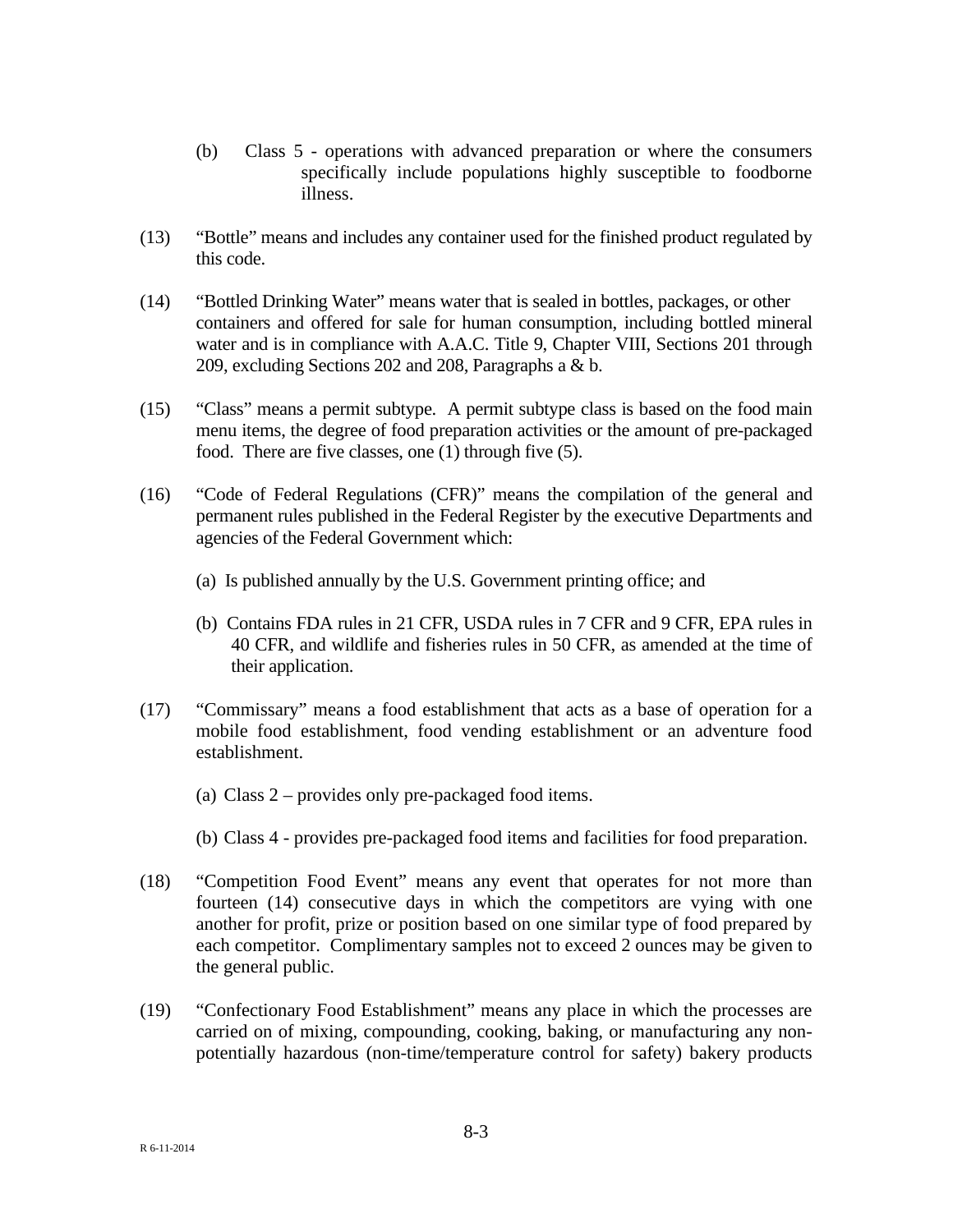and confectionary items to be immediately served on that premises, directly to a consumer, and/or for resale or redistribution by a food establishment.

- (20) "Converting" or "Converted" or "Conversion" when used in regards to frozen desserts shall be deemed to mean the process by which a frozen dessert is changed from a frozen to a semi-frozen form without any change in the ingredients thereof.
- (21) "Damaged Food" means any food, whether or not packaged, which has been subjected to deleterious or destructive influences from fire, heat, freezing, radiation, physical damage, total or partial immersion in sewage, contaminated liquids or water, excessive shelf life or storage, or from any other circumstances, and which is held, offered for sale, sold, or given away for human consumption.
- (22) "Damaged Food Establishment" is a food establishment that specializes in the recovery, redistribution or resale of damaged food.
- (23) "Daycare Foodservice" is a food establishment which prepares food for immediate service on-site, or directly to a consumer where the consumers are facility staff and daycare children.
- (24) "Department" means the Maricopa County Environmental Services Department.
- (25) "Dispensing Freezer (Frozen Desserts)" means the type of equipment which freezes or partially freezes frozen desserts so they are served in a soft condition for sale to the retail customer. Dispensing freezers shall meet the minimum standards of design to construction as formulated by an American National Standards Institute Accredited Certification Program; only that equipment which is designed and constructed in accordance with the applicable standard may be installed as new or replacement equipment.
- (26) "Eating & Drinking Establishment" is a food establishment that prepares food for service on the premises or take-out delivery directly to a consumer. Examples of eating & drinking food establishments are: 0-9 seating, 10+ seating, adult daycare, assisted living, hospital food service, jail food service, nursing home, school food service, senior food service, and service kitchen.
	- Class 2 quick service operations with only limited preparation of menu items or as approved by the Department.
	- Class 3 quick service operations with advanced preparation of two or less menu items as approved by the Department.
	- Class 4 full service operations with advanced preparation of three or more menu items as approved by the Department.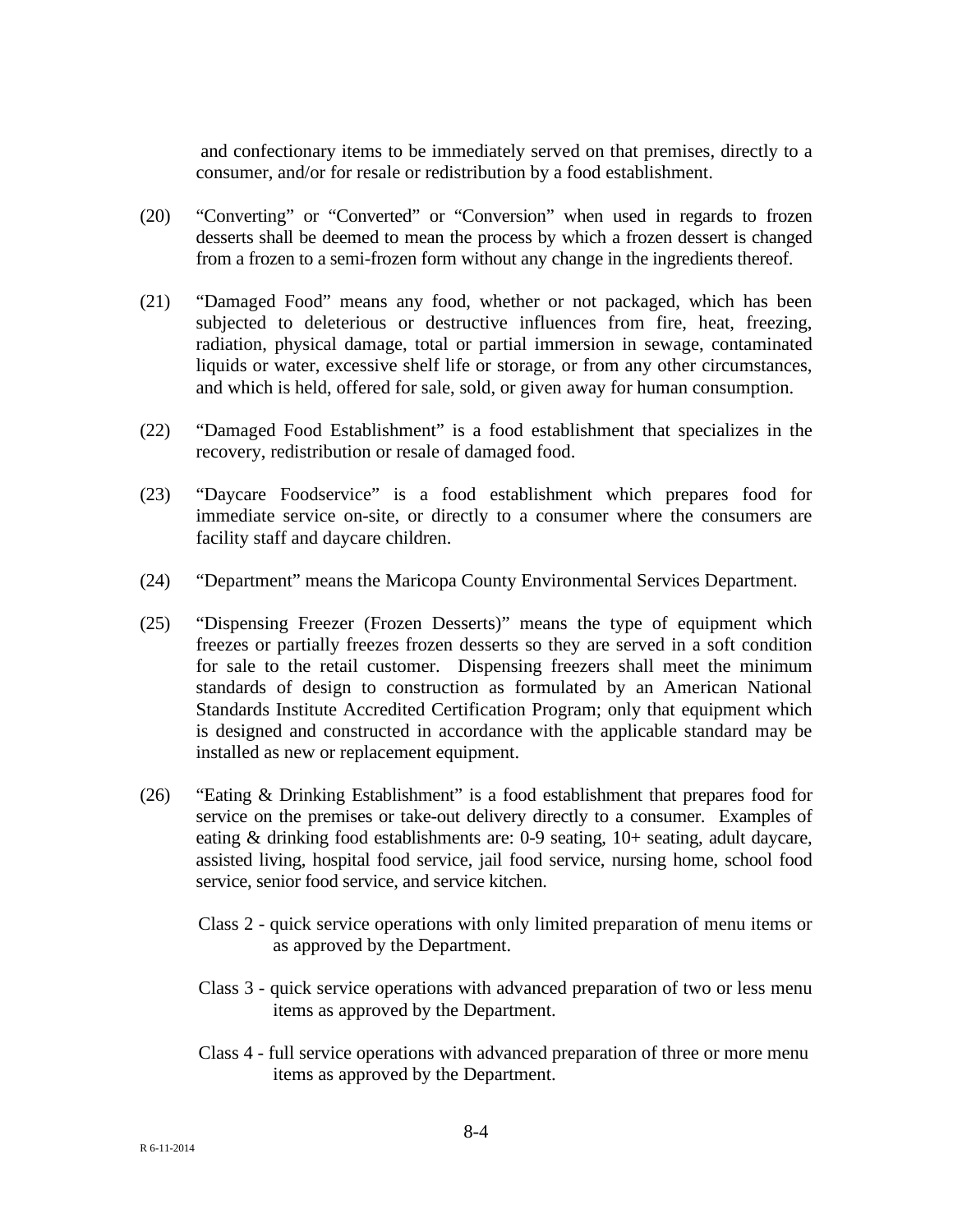Class 5 - quick or full service operations where the consumers specifically include populations highly susceptible to foodborne illness or as approved by the Department.

- (27) "Event" means a public celebration such as but not limited to a fair, festival, circus, exhibition, carnival, food and/or drink tasting.
- (28) "Farmers' Market" means and refers to a market where producers, as defined in Arizona Revised Statutes § 3-561, sell or give away their products directly to consumers.
- (29) "Farmers' Market Coordinator" means an individual responsible for the operation of the farmers' market in conformance with the requirements of this code, including providing common facilities for and monitoring the farmers' market food establishments.
- (30) "Food Bank" is a food establishment that operates in conjunction with an organization such as a charity that provides food, which has been acquired through purchases or donations, and offers the food directly to a consumer.
- (31) "Foodborne Disease Outbreak" means the occurrence of two or more cases of a similar illness resulting from the ingestion of a common food, and the current definition provided by the U.S. Centers for Disease Control and Prevention.
- (32) "Food Catering" is a food establishment where a pre-arranged number of meals and/or food products are prepared at one permitted premise for immediate service and consumption at another pre-arranged location.
- (33) Food Establishment as defined in the U.S. Food and Drug Administration 2017 Food Code
	- (a) "Food Establishment" includes:
		- (i) The following establishments defined in this Chapter such as: adventure food service; annual event food establishment; bakery; boarding home; bottled water & beverage plant; commissary; damaged food; daycare foodservice; eating and drinking; food bank; food catering; food jobber; food production; ice manufacturing; meat establishment; mobile food type I; mobile food type II; mobile food type III; refrigerated warehouse/locker; retail food establishment; seasonal food establishment; temporary food establishment and vending machine.
		- (ii) Demonstration cooking classes that advertise and/or demonstrate the preparation and/or cooking of food and then offer the food to the public for consumption at the conclusion of the demonstration. This also includes kitchenware establishments that demonstrate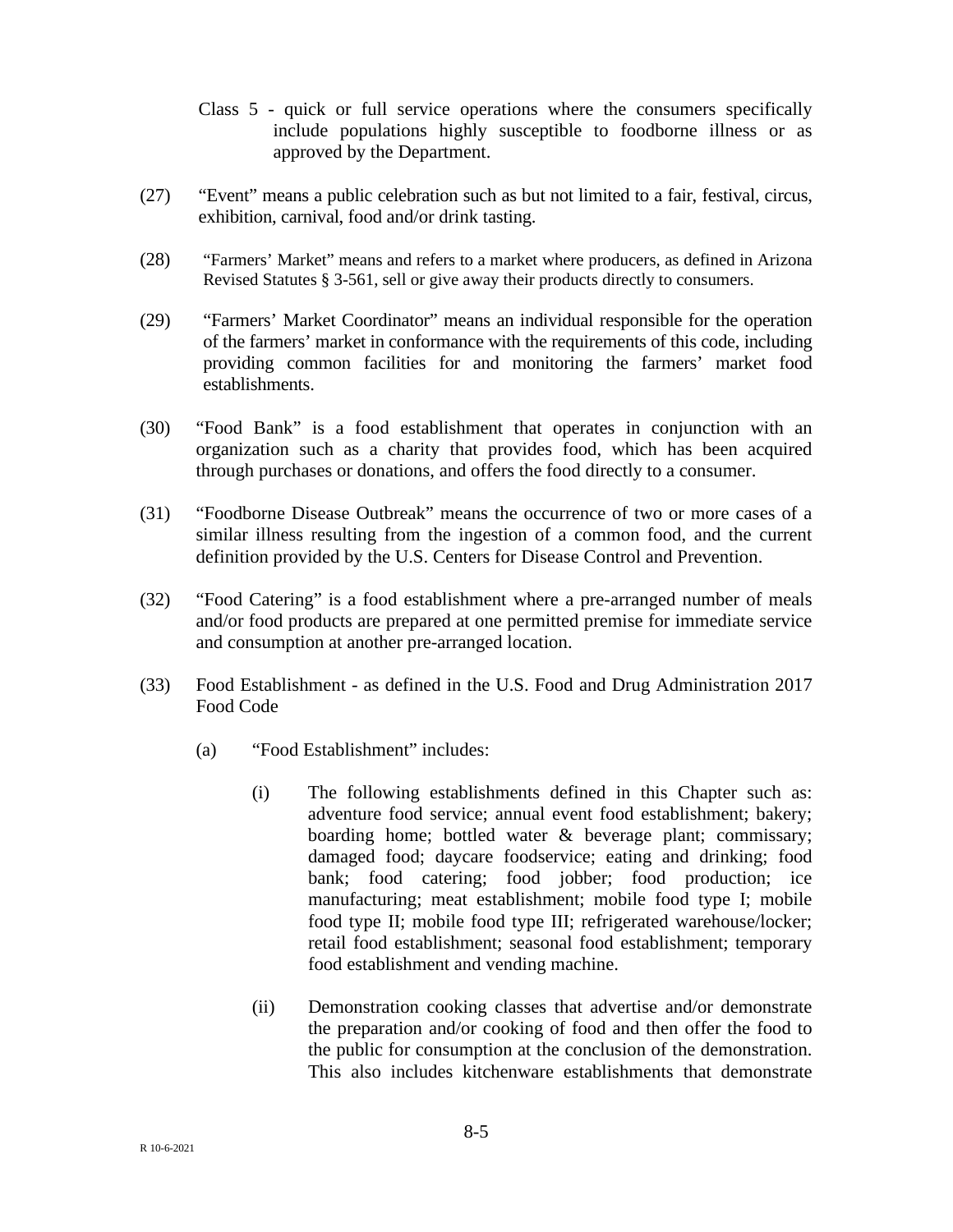and offer samples to customers and food or beverage sampling offered to the consumer from an open bottle, cup or container.

- (iii) As defined in the U.S. Food and Drug Administration 2017 Food Code
- (b) "Food Establishment" does not include:
	- (i) A home cooking school in which food and/or meals are served at a non-commercial social event, employee conducted function, or prepared at a home cooking school. No more than one meal per day shall be served to no more than fifteen students. The students shall be informed by a statement contained in a published advertisement, mailed brochure and placard posted at the cooking school's registration that the food is prepared in a kitchen that is not regulated and inspected by the Department or by a local health authority.
	- (ii) Demonstration culinary cooking schools and home economics classes accredited by the appropriate entity such as an educational institution and all food is prepared and consumed by the student in training. Food may not be purchased by the school or stored on premises.
	- (iii) A school or business that demonstrates the preparation of food but does not offer samples to the public for consumption.
	- (iv) A demonstration cooking class in which the public purchases, prepares and/or cooks and consumes their food.
	- (v) A "Chef for Hire" at a private residence for a private, nonadvertised event where fees are paid by the responsible party for this service. Fees cannot be collected from the attendees of the event.
	- (vi) As defined in the U.S. Food and Drug Administration 2017 Food Code.
- (34) "Food Jobber" means any wholesale food establishment in which food, not manufactured, on the premises, is offered for sale for ultimate human consumption.
- (35) "Food Production" a food establishment that manufactures, packages, labels, or stores food for human consumption.
	- (a) Class 2 operation with only limited preparation of food items.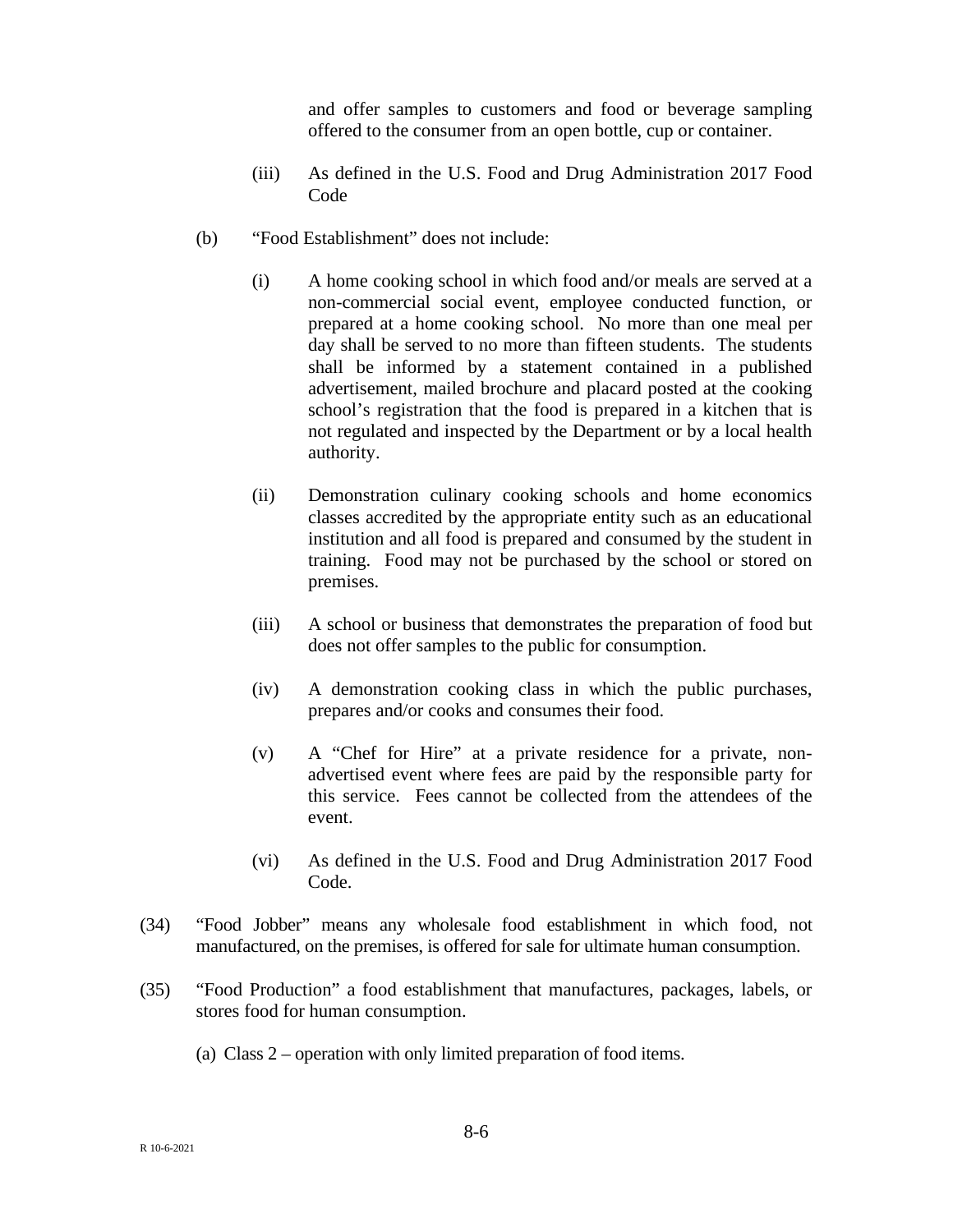(b) Class 4 – operation with advanced preparation of food items.

- (36) "Food Readily Perishable" means any food or ingredient capable of supporting rapid and progressive growth of spoilage microorganisms.
- (37) "Frozen Desserts" means ice cream, frozen custard, french ice cream, ice milk, quiescently frozen confection, quiescently frozen dairy confection, french custard ice cream, artificially sweetened ice cream, manufactured desserts mix, whipped cream confection, bisque tortoni sherbets, water ice and mellorine frozen desserts and all such other products, together with any mix, used in making such frozen desserts, and any other products which are similar in appearance, odor or taste to such products or are prepared or frozen as frozen desserts are customarily prepared and frozen, whether made with dairy products or non-dairy products.
- (38) "Frozen Desserts Mix" means any pasteurized mix that is converted into frozen dessert.
- (39) "Ice" means the product, in any form, obtained as a result of freezing water.
- (40) "Ice Manufacturing Plant" means any food establishment, together with the necessary appurtenances, in which ice is manufactured or processed, and stored, packaged, distributed, or offered for sale for human consumption, or for use in which it may come into contact with food equipment or utensils, or with food or beverage intended for human consumption.
- (41) "Insanitary" means unclean or unhealthy and the term shall apply to food in the process of production, preparation, manufacture, packing, storing, sale, distribution, or transportation, which is not adequately protected from insects, flies, rodents, dust, and dirt and by all reasonable means from all other foreign or injurious contamination; or to refuse, dirt, or waste products subject to decomposition and fermentation incident to the manufacture, preparation, packing, storing, selling, distribution, or transportation of food, which are not removed daily; or to machinery, equipment and utensils used in food processing, preparation, manufacture, packing, storing, sale, distribution, or transportation, which are not maintained in a clean condition; or to clothing of persons engaged in food handling which is unclean; or to any other condition determined by the Department to constitute a health hazard.
- (42) "Inspection Upon Request" is an inspection requested by the owner in addition to the routine inspections used to determine fees for their permit to operate. The owner must apply and pre-pay a fee for these inspections.
- (43) "License" means the permit document issued by the Department that authorizes a person to operate a food establishment.
- (44) "License Holder" means the entity that: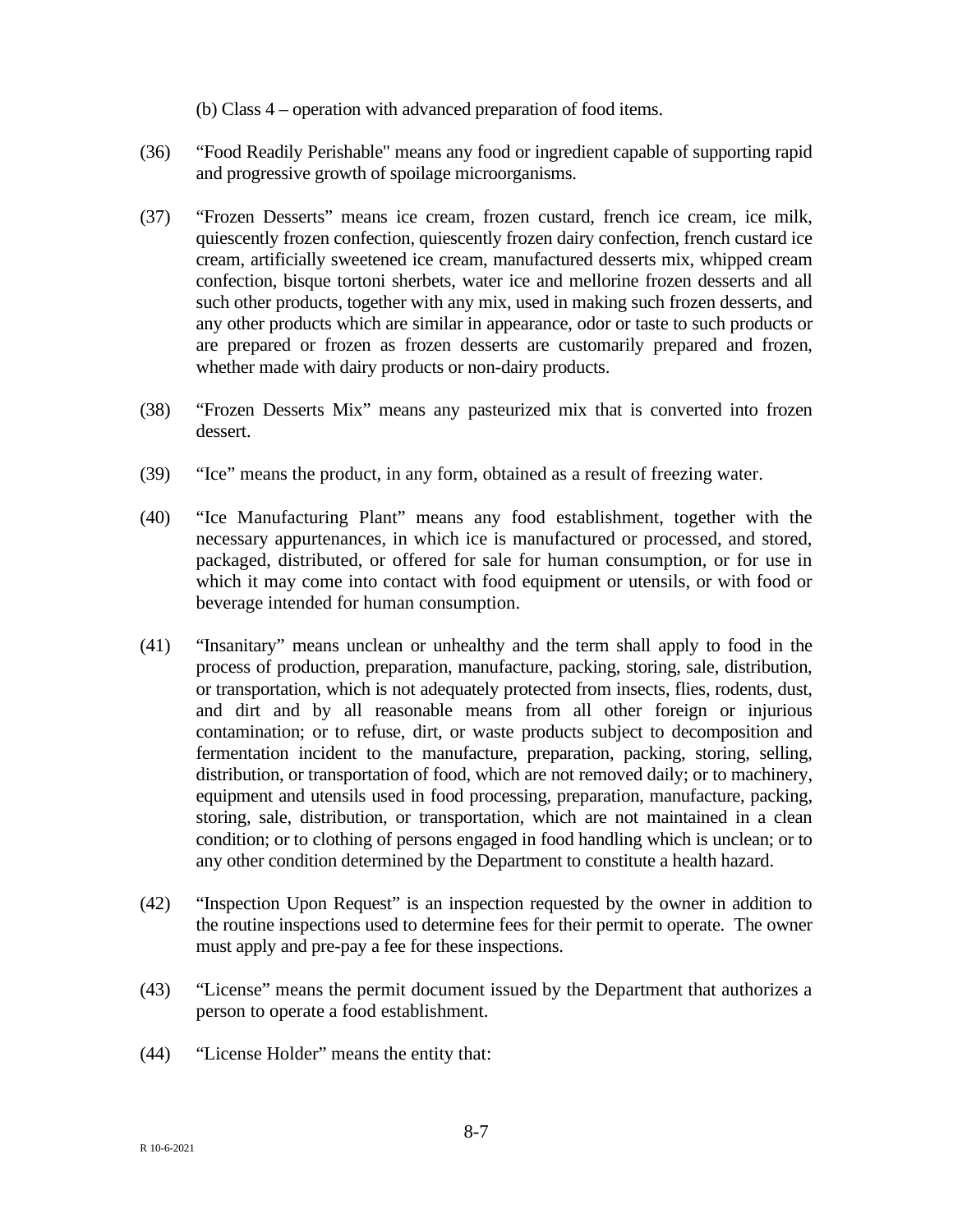- (a) Is legally responsible for the operation of the food establishment such as the owner, the owner's agent, or other person; and
- (b) Possesses a valid permit to operate a food establishment.
- (45) "Limited Preparation" means food preparation limited to assemble-serve, cookserve, chill-serve, and/or hold-serve or otherwise as determined by the Department.
- (46) "Manufacturing" or "processing" means treating, compounding, blending, cooking, baking, packaging, pasteurizing, bottling, or any other method of preparing food for consumption.
- (47) "Meat Establishment" means a store or shop at the retail level in which meat, meat products, fish, poultry, game animal, or molluscan shellfish are processed, prepared, stored, sold, or offered for sale. Preparation by means of cooking shall be limited to the production of meat, meat products, fish, poultry, game animal, and molluscan shellfish for consumption off the premises.
- (48) "Micro Market" means an unattended retail food establishment where commercially prepackaged, time/temperature control for safety foods or ready-toeat fruits and vegetables are offered for sale.
- (49) "Mislabeled" or "Misbranded" means wrongly labeled or branded and the term shall apply to any food if it does not conform to the Federal Food and Drug Administration requirements for labeling located in 21CFR101.
- (50) "Mobile Food Establishment" means a food establishment that is readily movable and is dispensing food/beverages for immediate service and consumption from any vehicle or other temporary location or facility.

For the purpose of this Environmental Health Code, mobile food establishments are classified as follows:

- (a) "Annual Event Food Establishment" means a food establishment that operates in conjunction with one event that operates for not more than one-hundred twenty (120) consecutive days. Annual Event Food Establishment permits are issued for one (1) year to vendors operating at multiple department-approved events.
- (b) "Mobile Food Type I" means a food establishment that dispenses commercially processed, individually packaged foods and/or nontime/temperature control for safety (non-TCS) beverages.
- (c) "Mobile Food Type II" means a food establishment that dispenses food that requires limited handling and preparation.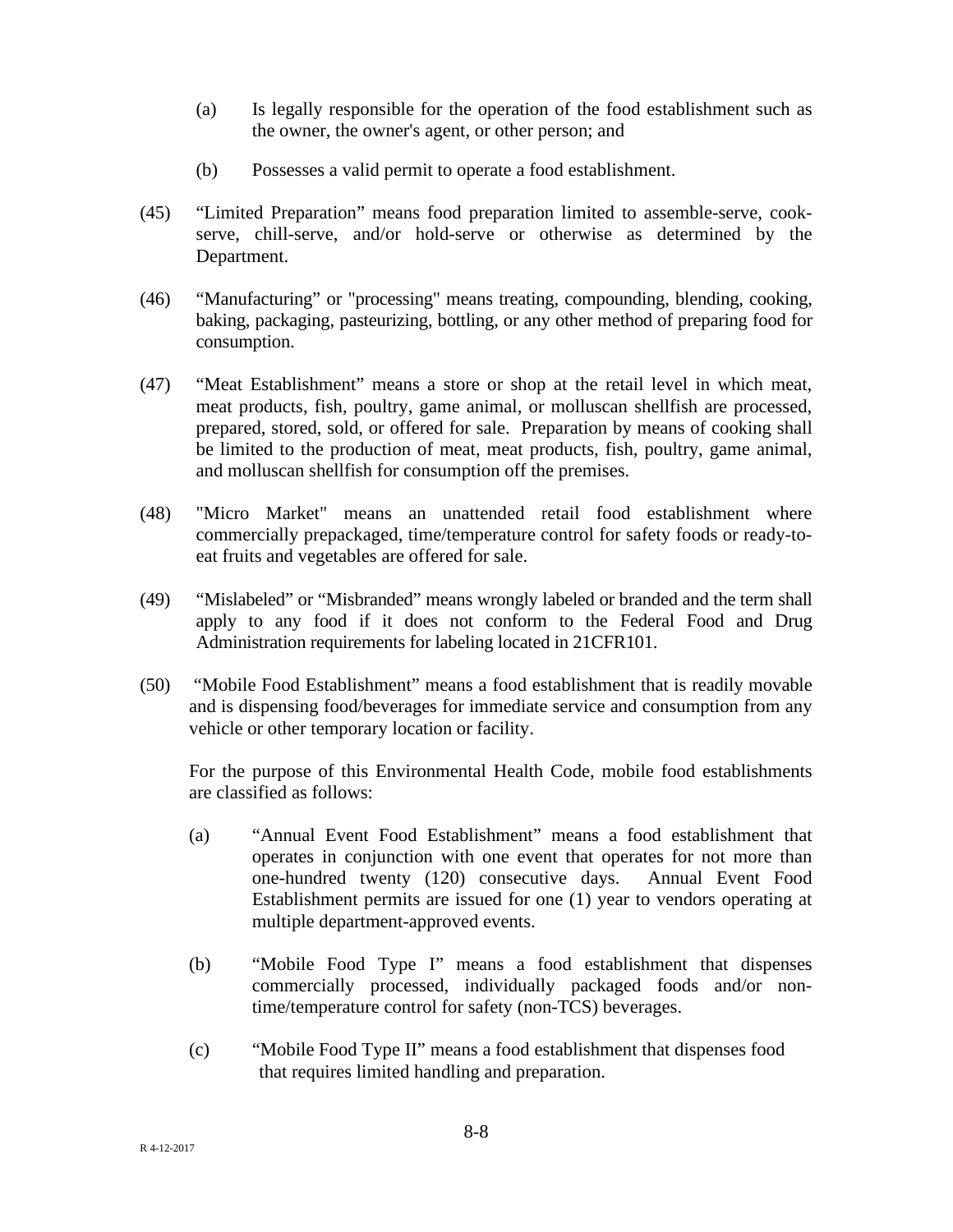- (d) "Mobile Food Type III" means an enclosed vehicle-mounted food establishment that prepares, cooks, holds and serves food.
- (e) "Seasonal Food Establishment" means a food establishment that operates in conjunction with one event that operates for fifteen (15) to one hundred twenty (120) consecutive days within any permit year.
	- (i) Class 1 **-** seasonally themed operations in major shopping malls as approved by the Department.
	- (ii) Class 2 seasonal operations such as spring training, state fair, etc. or as approved by the Department
- (f) "Temporary Food Establishment" means a food establishment that operates in conjunction with one event that operates for fourteen (14) days or less.
- (51) "Pasteurization (Frozen Desserts)" means the process of heating every particle of mix to at least 155ºF. and holding at such temperature for at least 30 minutes in approved and properly operated equipment; provided, that nothing contained in this definition shall be construed to prevent the use of another process which has been demonstrated to be equally efficient and is approved by the Department.
- (52) "Permit" means the document issued by the Department that authorizes a person to operate a food establishment.
- (53) "Permit Category" means a category for which a particular food establishment would be classified as listed in the Maricopa County Environmental Health Code, Chapter I, Fee Schedule.
- (54) Potentially Hazardous Food (time/temperature control for safety food) as defined in the U.S. Food And Drug Administration 2017 Food Code and includes sun tea that is not brewed.
- (55) "Prepare" means to process commercially for human consumption by manufacturing, packaging, labeling, cooking, or assembling.
- (56) "Product Contact Surface" means any surface, including but not limited to piping, machinery, equipment, containers, or utensils of any description, with which food comes into contact.
- (57) "Public Health Control" means a method to prevent transmission of foodborne illness to the consumer.
- (58) "Reconstituted" means dehydrated food products recombined with water or other liquids.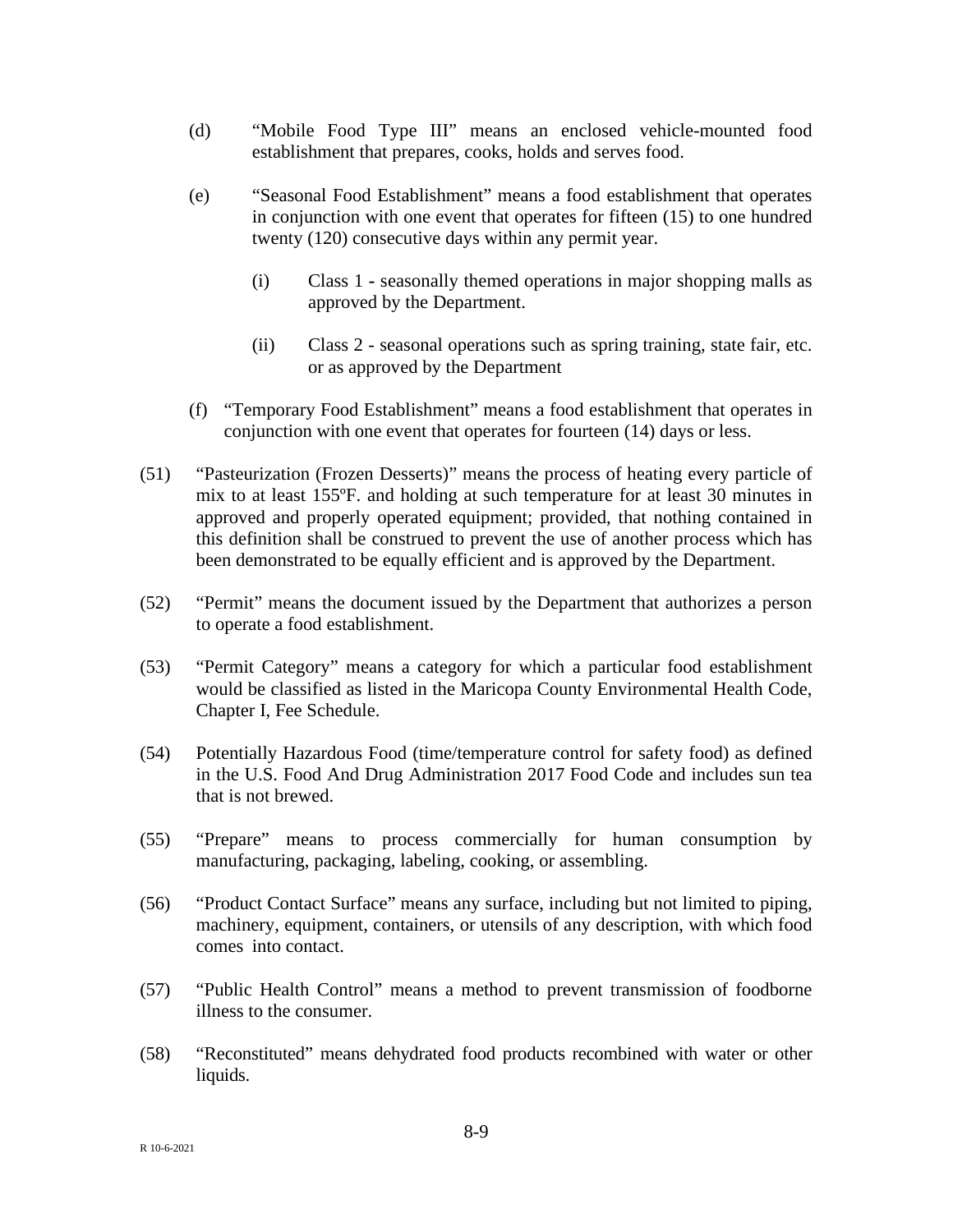- (59) "Refrigerated Warehouse" means any place, other than a restaurant, store, home, or eating establishment with refrigerated space exclusively for its own use, providing refrigeration and refrigerated storage service to the public with facilities to cool and keep food other than fresh unprocessed fruits and vegetables at a temperature at or below 41ºF. (5ºC.).
- (60) "Regulatory Authority" means the Maricopa County Environmental Services Department.
- (61) "Remodel" means to change the physical facilities or plumbing fixtures in a food establishment's food preparation, storage, or cleaning areas through construction, replacement, or relocation, but does not include the replacement of old equipment with new equipment of the same type.
- (62) "Requester" means a person who requests an approval from the Department, but who is not an applicant or a permit holder.
- (63) "Retail Food Establishment" means an establishment that sells produce, prepackaged food that requires time/temperature control for safety, and/or food in bulk that does not require time/temperature control for safety.
	- (a) Class 2 An operation that sells only pre-packaged food that requires time/temperature control for safety and/or bulk food that does not require time/temperature control for safety.
	- (b) Class 3 An operation that sells pre-packaged food that requires time/temperature control for safety, bulk food that does not require time/temperature control for safety and/or produce that is washed, portioned, and/or packaged for retail sale.
- (64) "Sanitary" means clean, healthy and not deleterious to health and the term shall apply to food in the process of production, preparation, manufacture, packing, storing, sale, distribution, or transportation, which is adequately protected from flies and other insects, rodents, dust, and dirt and by all reasonable means from all other foreign or injurious contamination; and shall apply to the absence of refuse, dirt, or waste products subject to decomposition.
- (65) "School Bakery" means a food establishment owned by a school district or similar entity that prepares exclusively bakery items for immediate service onsite, directly to a consumer, and/or for redistribution at another school or similar facility.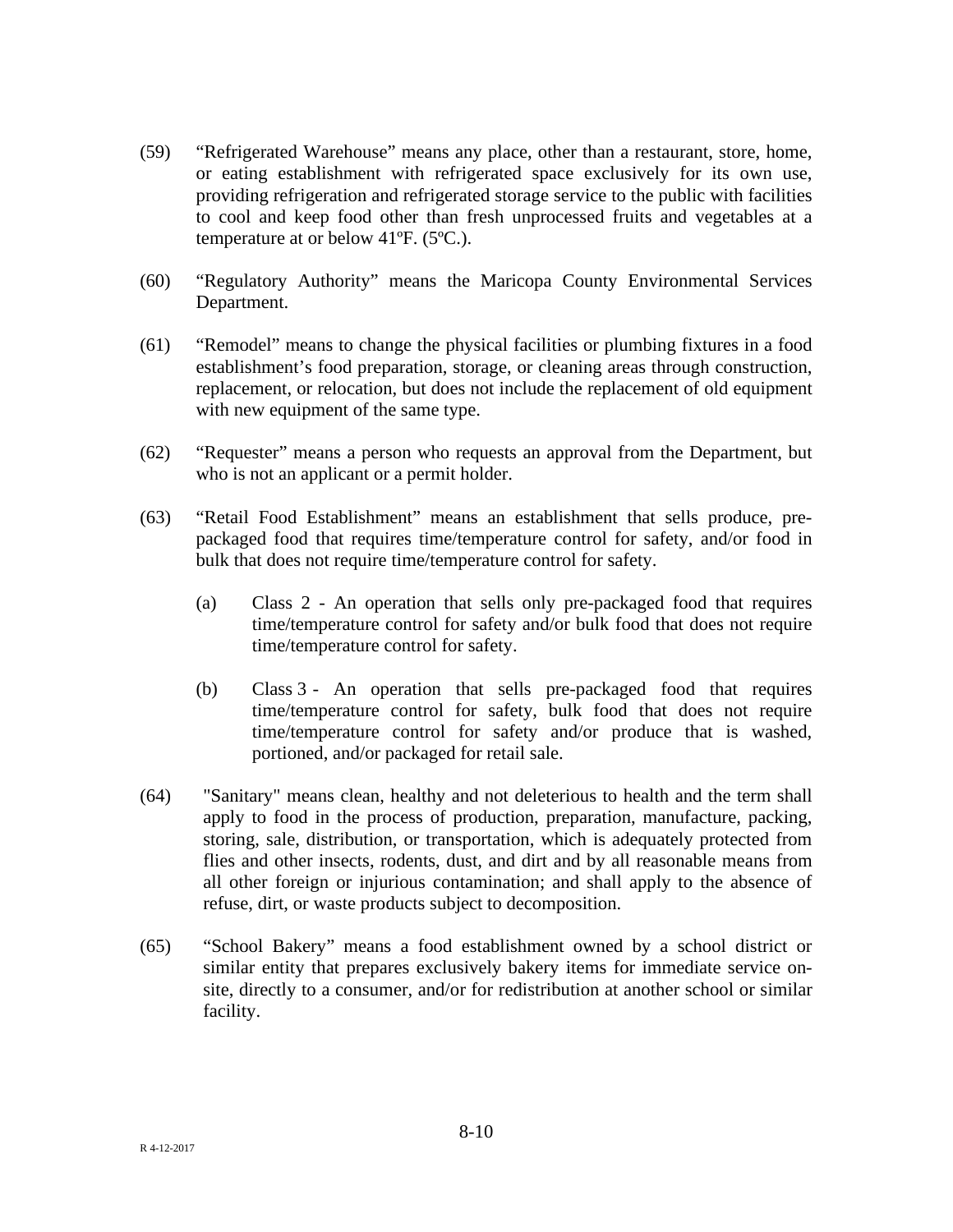- (66) "School Food Catering" a food establishment owned by a school district or similar entity where a pre-arranged amount of food is prepared at one permitted premise for immediate service and consumption at another pre-arranged or satellite location on a school campus/grounds or another location owned by the school district.
- (67) "School Food Jobber" means a food establishment, which is a food storage facility, owned by a school district or similar entity where food, not manufactured on the premises, is stored for ultimate human consumption at a school or similar facility.
- (68) "School Food Production" means a food establishment that is processing food and is owned by a school district or similar entity:
	- (a) Class 2 operation with only limited preparation of food items.
	- (b) Class 4 operation with advanced preparation of food items.
- (69) "Service Animal" means any dog that is individually trained to do work or perform tasks for the benefit of an individual with a disability, including a physical, sensory, psychiatric, intellectual, or other mental disability. Other species of animals, whether wild or domestic, trained or untrained, are not service animals for the purposes of this definition.
- (70) "Service Kitchen" means and refers to a food service establishment that operates in conjunction with a permitted food establishment and shall be operated and maintained in compliance with the appropriate provisions of this code.
	- (a) "Adult Care Service Kitchen" means and refers to a service kitchen that operates in conjunction with a permitted food establishment located onsite and shall be operated and maintained in compliance with the appropriate provisions of this code. These establishments serve highly susceptible populations. Limited Preparation and reheating for immediate service for individual orders is permissible. Adult Care Service Kitchens may not serve a population of 16 or more.
- (71) "Shared Facility" means any food establishment that shares food preparation, food storage and/or warewashing facilities with permitees under different ownership.

Additional Requirements for shared Facilities

(a) The shared facility owner must provide each permittee with a designated and labeled space for the storage of supplies and dry goods. All temperature/time control for safety foods must also have a designated and labeled location in the refrigeration unit. The shared facility owner must be able to provide access to all areas upon request by the Department.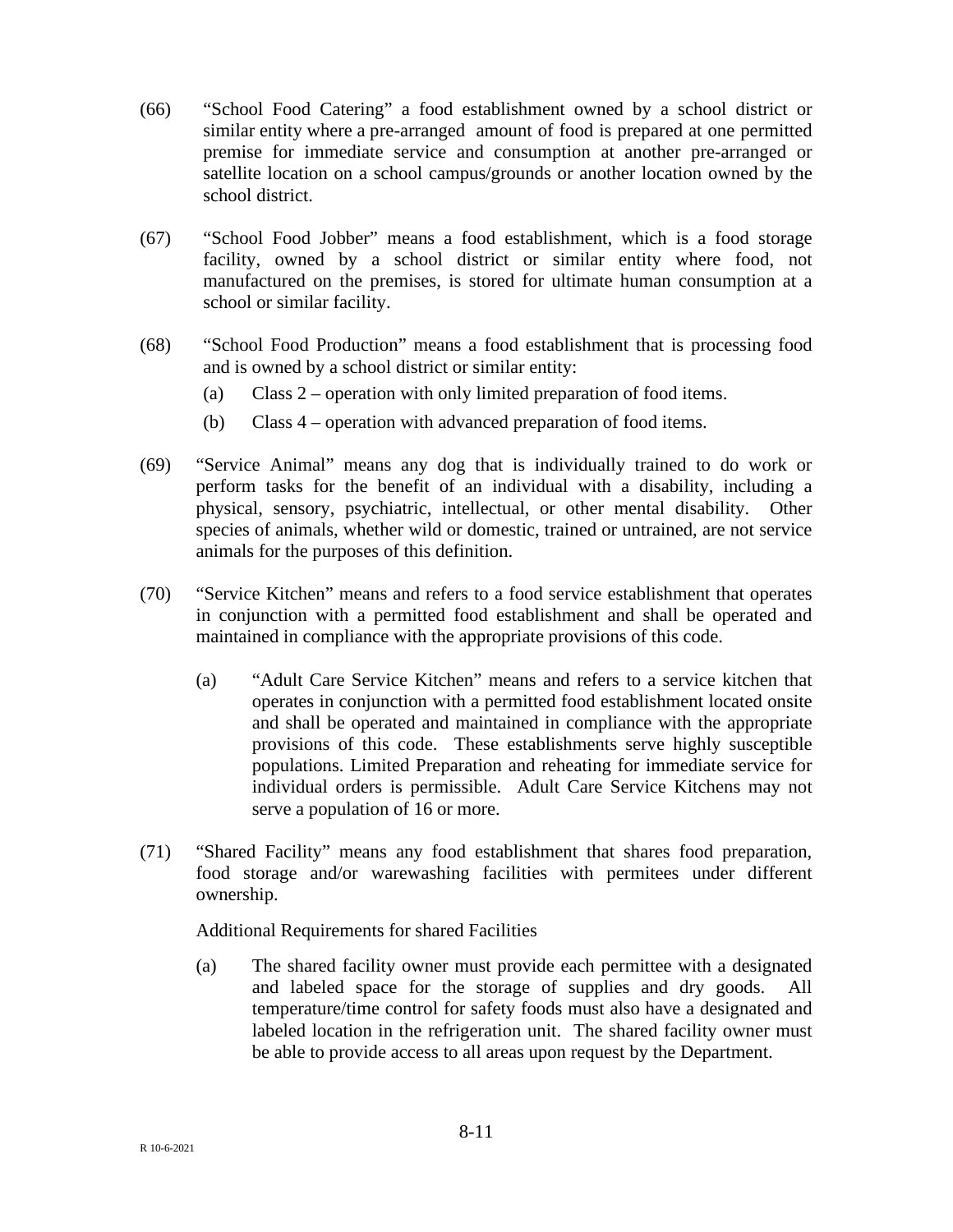- (72) "Table-Mounted Equipment" means equipment that is not portable and is designed to be mounted off the floor on a table, counter or shelf.
- (73) "Tempered Water" means potable water ranging from 85ºF to 105ºF that comes from an approved source provided through a properly regulated mixing valve.
- (74) "Trial Review Establishment" means a food establishment that is operating under a specialized Department review of alternative design items, equipment and Active Managerial Control Plans for a period not to exceed 6 months.
- (75) "Uniform Mechanical Code" means the Uniform Mechanical Code published by the International Association of Plumbing and Mechanical Officials.
- (76) "Vending Machine Operator" means anyone who as the owner or person in charge, furnishes, installs, services, operates, or maintains one or more vending machines.
- (77) "Wholesome" means clean, free from spoilage and safe for human consumption.

# **REGULATION 2. Approval of Plans Required**

- a. No food establishment shall be constructed, nor shall any major alteration or addition be made thereto, until detailed plans and specifications for the premises have been submitted to and approved by the Department; nor shall any construction, alteration, or addition be made except in accordance with approved plans and specifications. The owner, operator or his authorized agent shall certify in writing that the plan documents comply with these regulations.
- b. The approval shall expire at the end of one year unless the project contemplated in the approved plans is substantially under construction by that time.
- c. Should it be necessary or desirable to make any material change in the approved plans and specifications, revised plans and specifications shall be submitted to the Department for review, and approval shall be obtained before the work affected by the change is undertaken. Structural changes or minor revisions not affecting health and sanitation will be permitted during construction without further approval.

## **REGULATION 3. Permit Required**

- a. No person shall operate a food establishment without a valid permit to operate from the Department unless:
	- (1) The person is operating the food establishment in compliance with Section 2, Regulation 7 of this Chapter; or,
	- (2) The food establishment is exempt from permitting based on the provisions in A.R.S. § 36-136(I)(4).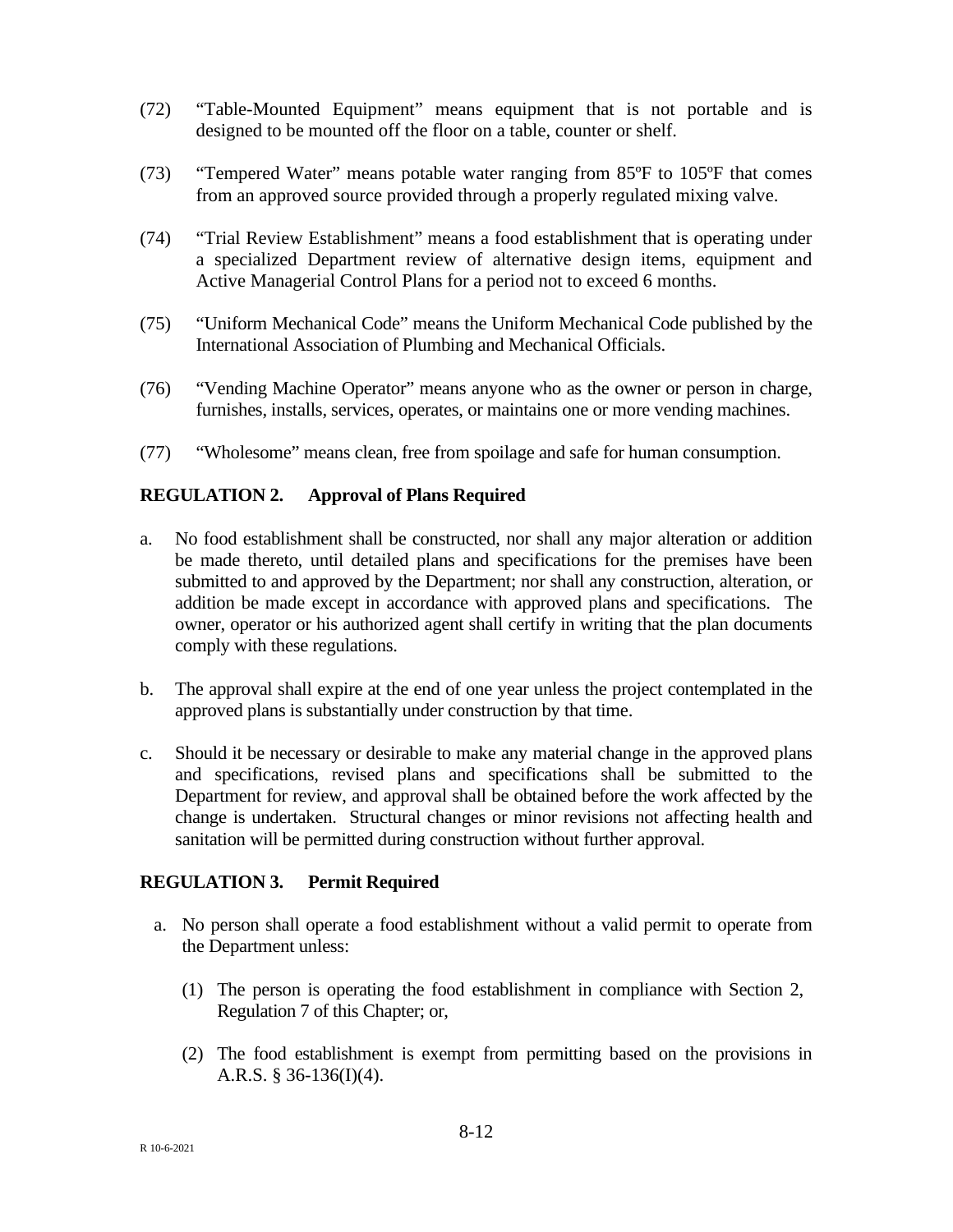b. The permit to operate shall be posted in a conspicuous place on the premises of the food establishment.

### **REGULATION 4. Access to Premises**

The owner or operator shall admit a representative of the Department at any reasonable time upon request, to any part of a food establishment for the purpose of inspection, and shall permit the copying of any or all records of food purchased or disposed of.

### **REGULATION 5. Embargoed Food**

The Department, having reason to suspect that any food is unwholesome, spoiled or otherwise unsafe or unfit for human consumption, may forthwith label or seal such food as "withheld" or "embargoed." Such labeled or sealed food shall then be set apart from other foods by its owner and not used, sold or given away until the Department has had reasonable opportunity to cause a proper examination of the food to be made. After examination, the Department may remove the label or seal, or may direct the owner or person in charge of the food to denature, remove or destroy such food or to bring it into compliance with the requirements of this code, which he shall do.

## **REGULATION 6. Condemned Equipment**

If after examination, the Department determines that a food utensil or food equipment is worn, defective, insanitary, or otherwise prejudicial to health, such utensil or equipment may be labeled "condemned" by the Department and the utensil or equipment so labeled may not thereafter be used for food storage, preparation, handling, or serving. The Department may direct the owner to bring the condemned utensil or equipment into compliance with the requirements of this code, or to remove it from the food establishment, or replace it with approved units, which he shall do.

#### **REGULATION 7. Removal of Seal**

A "withheld," "embargoed" or "condemned" label, tag or seal, having once been affixed by the Department to food or equipment, shall be removed only by the Department except as otherwise provided by law.

## **REGULATION 8. General Sanitation**

The following shall be complied with in all food establishments:

a. All parts, equipment and facilities of every food establishment, and all vehicles used in transporting food, shall be kept in a clean, healthful and sanitary condition, and in compliance with the pertinent provisions of this Environmental Health Code.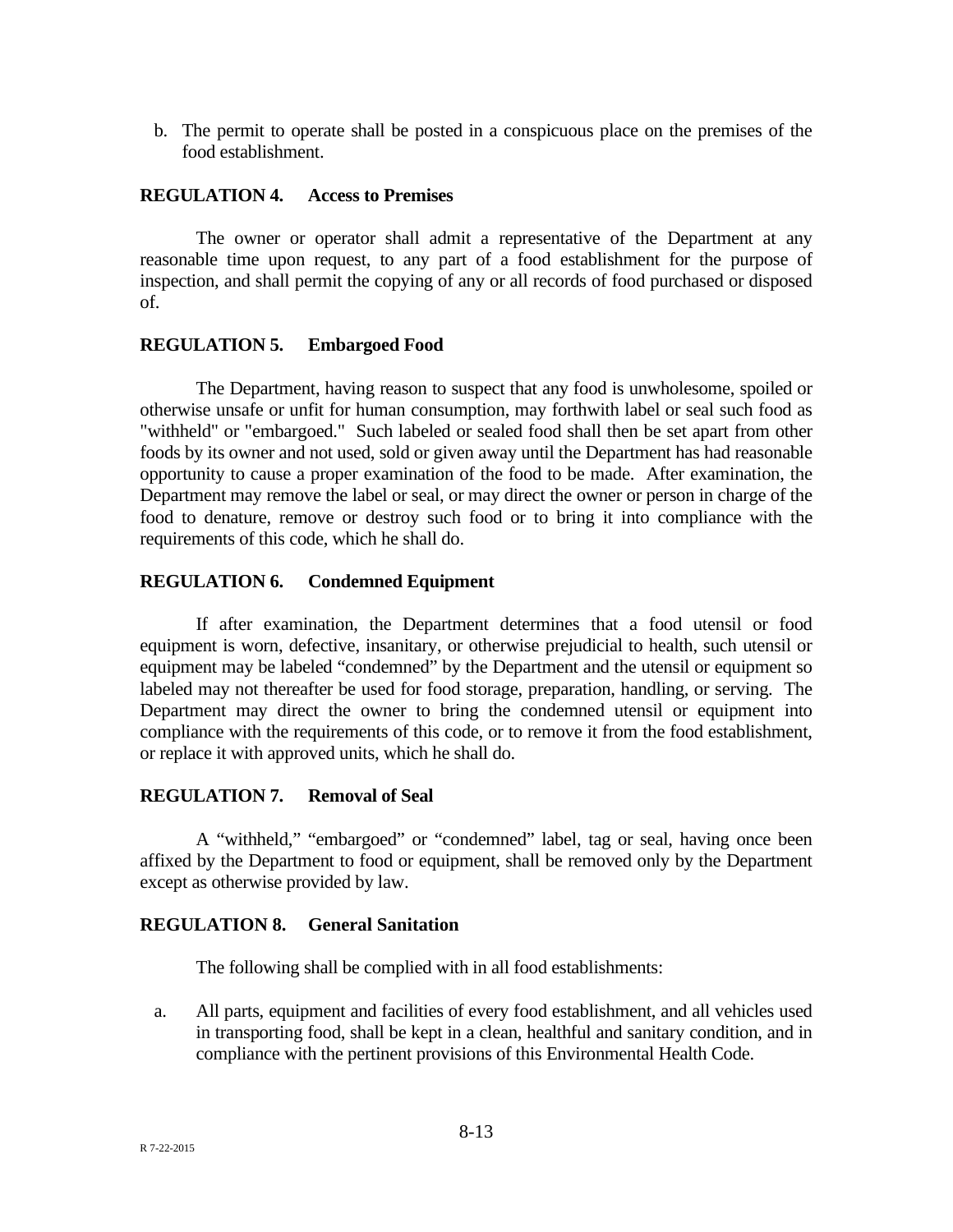- (1) Ice intended for human consumption or in direct contact with food shall be kept and handled as required for food and shall be dispensed by employees only using scoops, tongs or other ice dispensing utensils or through automatic ice-dispensing equipment. Dispensing utensils shall be stored on a clean surface or in the ice with the handle extended out of the ice. Between uses, ice transfer equipment shall be protected from contamination. Ice storage bins shall be drained across an air gap. Cooling tubes or coils conveying beverages through ice to dispenser heads are acceptable.
- (2) Bulk food such as cooking oil, syrup, salt, sugar, or flour shall be stored in containers identifying the food by common name.
- b. Oysters, clams or mussels shall not be stored, handled, processed, packed or repacked, held for sale, sold, or given away unless:
	- (1) They have been grown, harvested, processed and transported in accordance with requirements of the United States Public Health Service Shellfish Certification Program; and unless:
	- (2) All interstate shipments held are accompanied by the tag, label, or other approved mark showing that the shipper has been duly certified by the State, Province, or Country of origin, and the name and certificate number of the shipper is included on the current United States Public Health Service Shellfish Certification list.
- c. Shellfish shall be so stored, handled, processed, packed, or repacked, held for sale, sold or given away that its true origin may be traced with facility. Specifically:
	- (1) All vendors or purveyors of shellfish at retail, including food establishments, shall sell or furnish shellfish in or from the original container as received and identified from the interstate source; or if furnished in any other way, shall retain for a period of 90 days after disposition of any consignment of shellfish the invoices or other documents which identify the source or origin of the shellfish.
	- (2) All shellfish vendors or purveyors not described in subparagraph (a) above shall hold shellfish in their original shipping containers marked as required, or if the distributor or wholesaler repacks or processes the shellfish, the containers or packages thereof shall be identified with the certificate number showing the origin of the shellfish and the wholesaler's or distributor's name and address.
- d. Toilet Facilities
	- (1) Adequate and convenient toilet facilities, approved by the Department, shall be provided for employees. Employee restrooms not located inside the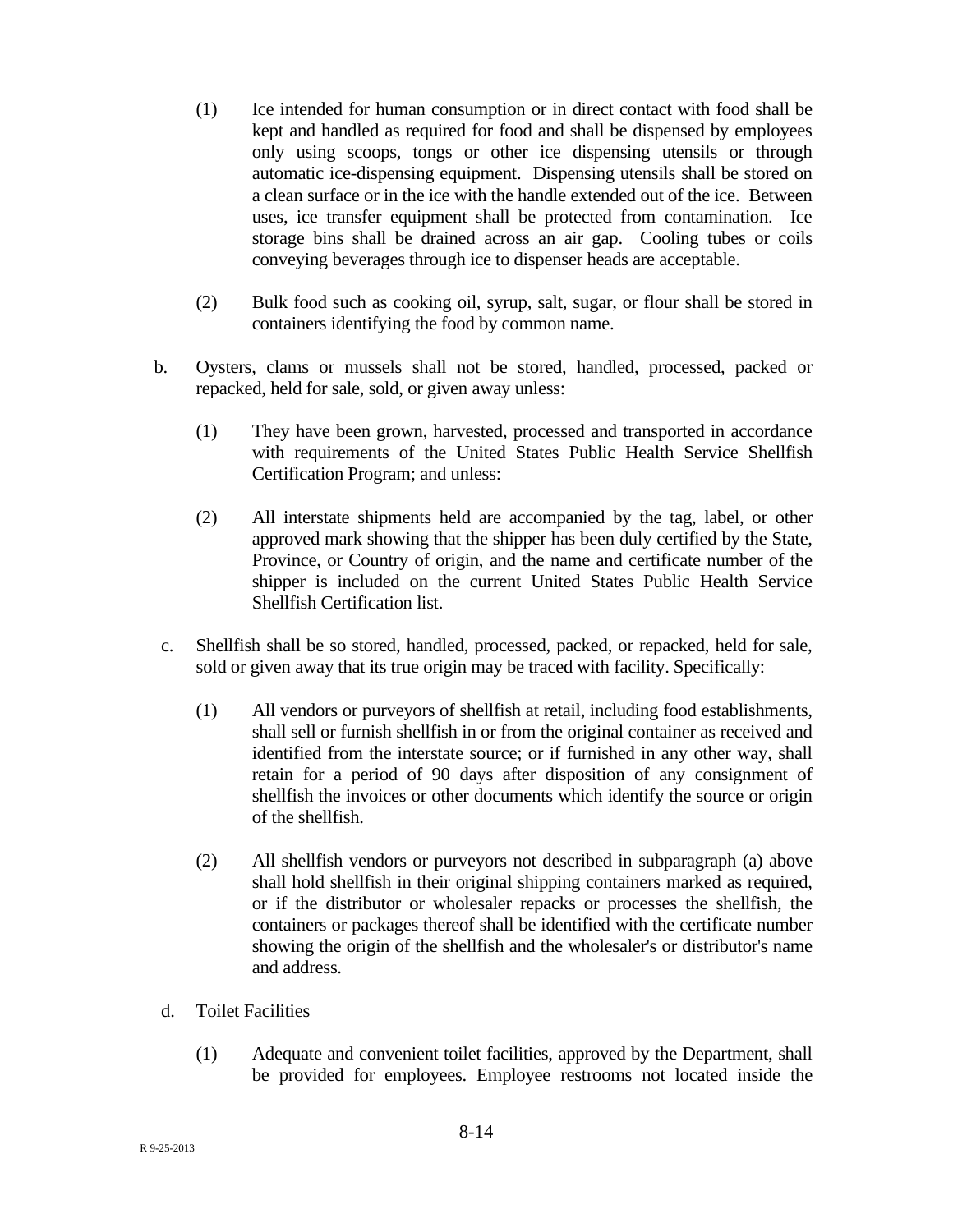permitted establishment shall be under the control of either the permit holder or property management, and available during all hours employees are present in the establishment. All toilet rooms shall have self-closing doors, smooth and easily cleanable walls and ceilings, adequate ventilation to the outside air, and shall be posted with approved hand washing signs. Vestibules shall be provided when deemed necessary by the Department.

- (2) Adequate and convenient toilet and lavatory facilities shall be provided as required by the local building code jurisdiction for all customer restrooms.
- e. Lavatory Facilities
	- (1) Hand washing facilities shall be centrally located, visible and directly accessible, within 25 feet of all food preparation, food dispensing and warewashing areas. Barriers shall not physically and/or operationally obstruct the hand washing facility. Hand wash facilities shall be provided with hot and cold or tempered running water, soap and approved individual sanitary towels. When the hand washing facility is installed within 24 inches of a food preparation area, an approved splash guard shall be installed between the two locations. Lavatories, in addition to those provided in toilet rooms, shall be easily accessible to all employees. Mixing faucets are required in all new construction or when an existing lavatory is remodeled.
	- (2) Where fixtures are located more than sixty feet from the water heater, a recirculation pump must be installed, in order to ensure that water reaches the fixture at a temperature of at least 110° Fahrenheit or
	- (3) A separate, smaller water heater for remote fixtures.
- f. Plumbing
	- (1) All plumbing shall be sound, tight, durable, and properly located, installed and maintained in good order and repair, and shall not constitute a source of contamination to food, equipment or utensils, or create an insanitary condition or nuisance. No plumbing fixture, pipe or device which provides, or which may provide a connection between a potable water supply and a drainage, soil, waste or other sewer pipe so as to make possible the backflow of sewage or wastewater into the water supply system shall be installed or permitted to remain installed. All plumbing shall be installed in accordance with this code.
	- (2) Drain lines from equipment shall not discharge wastewater in such a manner as to permit the flooding of floors or the flowing of water across working or walking areas, or in difficult to clean areas or otherwise create an insanitary condition or nuisance.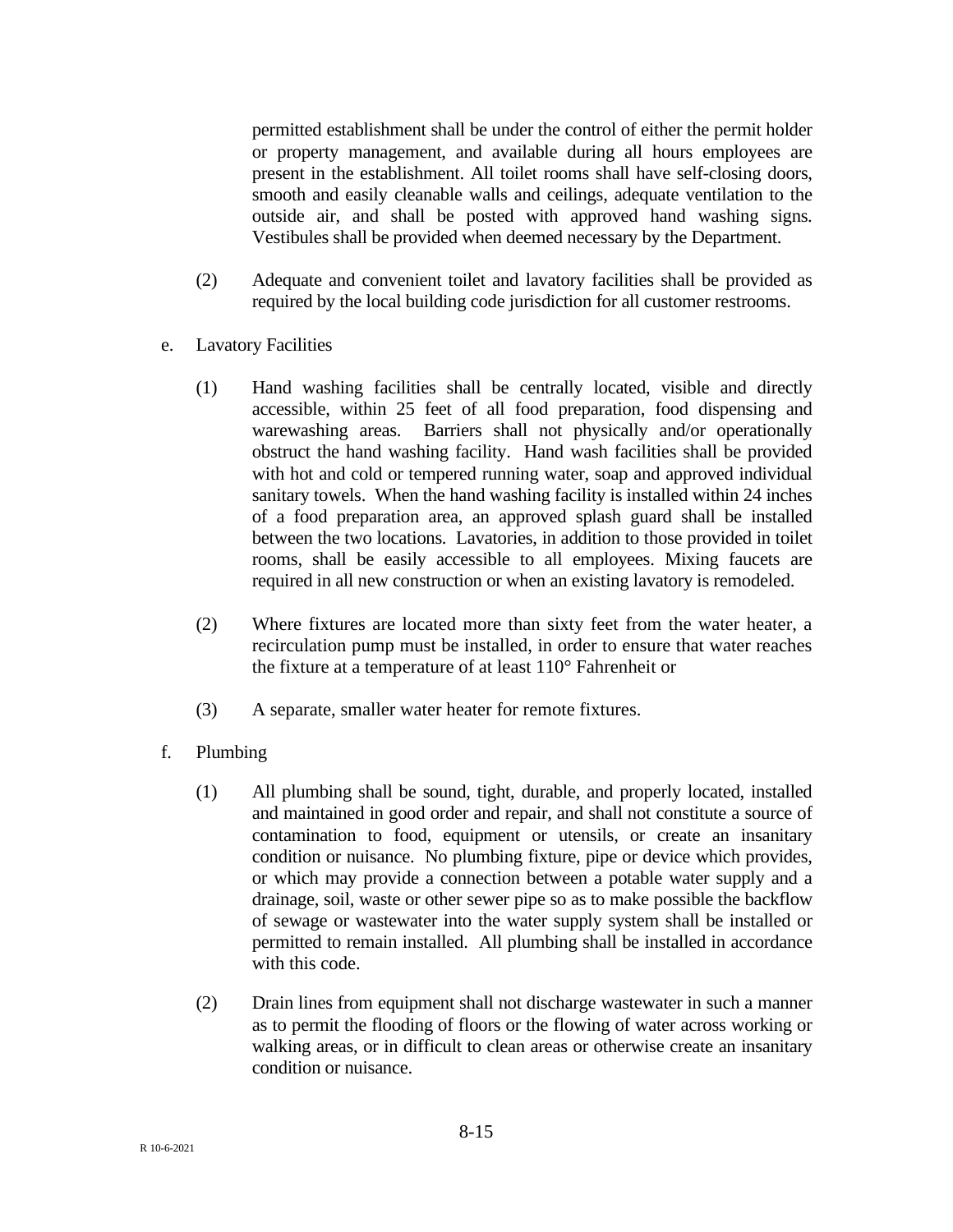- (3) Water which has been used for cooling, or for any other purpose shall not be reused except as approved by the Department.
- (4) Conformance with the following requirements or similar requirements shall be adhered to for the determination of Maricopa County Environmental Health Code compliance with plumbing and mechanical codes. The current plumbing code as adopted by the Maricopa Board of Supervisors and as amended by Section 301 of Chapter 3 of the Maricopa County Planning and Development Department's Local Additions and Addenda, shall be adhered to for code compliance. This material is on file with the Maricopa County Planning and Development Department and is available at [https://www.maricopa.gov/2271/Ordinances-Regulations-and-](https://www.maricopa.gov/2271/Ordinances-Regulations-and-Codes)[Codes.](https://www.maricopa.gov/2271/Ordinances-Regulations-and-Codes)
- g. Utensils and Equipment
	- (1) Utensils and equipment, such as but not limited to vats, piping, counters, shelves, sinks, preparation tools, refrigerators, etc., shall be of approved materials and construction, easily cleanable and maintained in a sanitary condition. Equipment shall be certified or classified by an American National Standards Institute Accredited Certification Program, or deemed acceptable by the Department.
		- (a) A separate food preparation sink is required in facilities that have food preparation as determined by the Department.
- h. No hermetically sealed, no acid and low acid food which has been processed in place other than a commercial food processing establishment shall be used.
- i. Vehicles Transporting Food All vehicles carrying food and food products shall be constructed, equipped and maintained as to protect the purity and wholesomeness of the transported products and shall conform to the applicable general regulations found in this code.

#### **REGULATION 9. Reserved**

#### **REGULATION 10.**

No person shall sell, offer for sale, or give away any food, which is unclean, unwholesome, contaminated, unfit, or otherwise dangerous or deleterious to health. The use of food from hermetically sealed containers which was not processed in an approved food processing establishment is prohibited.